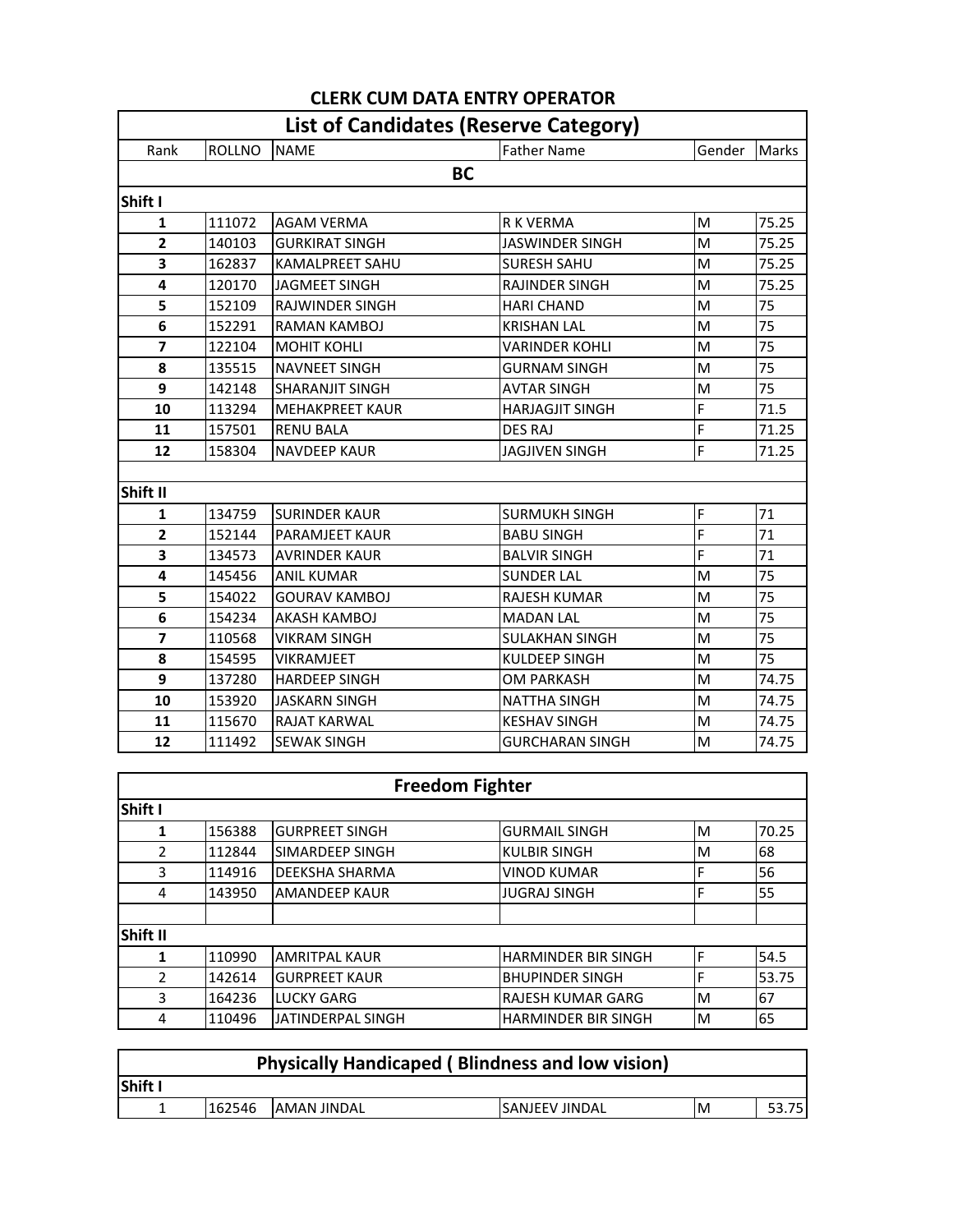|                 | 146219 | <b>IPUNEET MAHAJAN</b>   | IVIPAN KUMAR MAHAJAN      | ΙM | 53.5  |
|-----------------|--------|--------------------------|---------------------------|----|-------|
|                 | 117154 | <b>IGULZAR</b>           | <b>IDHARAMPAL</b>         | ΙM | 53.25 |
| <b>Shift II</b> |        |                          |                           |    |       |
|                 | 139220 | <b>JASWINDER SINGH</b>   | IKULJIT SINGH             | ΙM | 52    |
|                 | 163350 | <b>IMAHINDER KUMAR</b>   | IOM PARKASH               | M  | 50.5  |
|                 | 158344 | <b>IPARAMPREET SINGH</b> | <b>I</b> SUKHMANDER SINGH | ΙM | 50I   |

| <b>Physically Handicaped (Deaf and Hard of hearing)</b> |        |                        |                       |   |      |  |  |  |
|---------------------------------------------------------|--------|------------------------|-----------------------|---|------|--|--|--|
| <b>Shift I</b>                                          |        |                        |                       |   |      |  |  |  |
|                                                         | 147132 | <b>IMAMTA</b>          | <b>VARINDER VIJAY</b> |   | 40.5 |  |  |  |
|                                                         | 146339 | <b>HARWINDER SINGH</b> | <b>IRANJIT SINGH</b>  | M | 40.5 |  |  |  |

|                | <b>Physically Handicaped (Locomotive disablity)</b> |                         |                      |   |       |  |  |  |
|----------------|-----------------------------------------------------|-------------------------|----------------------|---|-------|--|--|--|
| <b>Shift I</b> |                                                     |                         |                      |   |       |  |  |  |
|                | 139202                                              | <b>IPARMINDER SINGH</b> | BHUPINDER SINGH      | M | 74.5I |  |  |  |
|                | 150024                                              | <b>IRUPALI</b>          | <b>SATISH KUMAR</b>  |   | 54.25 |  |  |  |
| Shift II       |                                                     |                         |                      |   |       |  |  |  |
|                | 137736                                              | <b>IAMANJOT KAUR</b>    | <b>BALBIR SINGH</b>  |   | 53.75 |  |  |  |
| 2              | 153638                                              | <b>AJAYPAL SINGH</b>    | <b>RANJEET SINGH</b> | M | 73I   |  |  |  |

|                |        | <b>Scheduled Caste (M&amp;O)</b> |                             |   |       |
|----------------|--------|----------------------------------|-----------------------------|---|-------|
| Shift I        |        |                                  |                             |   |       |
| 1              | 110750 | <b>SARBJIT SINGH</b>             | <b>SURJIT SINGH</b>         | M | 61.5  |
| $\mathcal{P}$  | 132144 | <b>PARMJEET SINGH</b>            | <b>MOHINDER SINGH</b>       | M | 61.5  |
| 3              | 111448 | <b>KAMALIEET KAUR</b>            | <b>SWINDER SINGH</b>        | F | 58.25 |
| 4              | 153707 | <b>SARBJEET KAUR</b>             | <b>KULWANT SINGH</b>        | F | 58.25 |
| 5              | 136779 | <b>RAJVINDER KAUR</b>            | DALBARA SINGH               | F | 58.25 |
| 6              | 139135 | <b>KULWINDER KAUR</b>            | <b>SUKHWINDER SINGH</b>     | F | 58    |
| $\overline{7}$ | 139394 | <b>RAVEENA VAID</b>              | NIRMAL SINGH                | F | 58    |
| 8              | 153549 | <b>SANGDEEP KAUR</b>             | <b>MANJIT SINGH</b>         | F | 57.75 |
| Shift II       |        |                                  |                             |   |       |
| 1              | 155217 | <b>MANSI SARWAN</b>              | <b>RAJESH KUMAR</b>         | F | 57.5  |
| $\mathcal{P}$  | 111397 | JASWINDER KAUR                   | <b>MOHINDER SINGH</b>       | F | 57.25 |
| 3              | 149141 | IMANPREET KAUR                   | <b>GURMAIL SINGH</b>        | F | 57.25 |
| 4              | 111995 | <b>DEEKSHA R LAL</b>             | <b>ROSHAN LAL</b>           | F | 57    |
| 5              | 153915 | <b>RAMINDER KAUR</b>             | <b>NAND SINGH</b>           | F | 57    |
| 6              | 125562 | <b>RAMANDEEP KAUR</b>            | <b>MOHAN SINGH</b>          | F | 57    |
| $\overline{7}$ | 138034 | <b>GURDEEP SINGH</b>             | <b>JARNAIL SINGH</b>        | M | 61.5  |
| 8              | 161999 | VISHAVDEEP SINGH CHAUHAN         | <b>BARKHA SINGH CHAUHAN</b> | M | 61.25 |

| <b>Scheduled Caste (R&amp;O)</b> |        |                           |                           |    |       |  |  |
|----------------------------------|--------|---------------------------|---------------------------|----|-------|--|--|
| Shift I                          |        |                           |                           |    |       |  |  |
| 1                                | 122987 | <b>IMUKESH KUMAR</b>      | <b>BIRJU</b>              | M  | 72.75 |  |  |
| $\mathcal{P}$                    | 142409 | <b>ISURINDER SINGH</b>    | <b>BALDEV SINGH</b>       | M  | 72.75 |  |  |
| 3                                | 120649 | YUVRAJ                    | <b>BALBIR SINGH</b>       | M  | 72.75 |  |  |
| 4                                | 143396 | <b>HARJINDERJIT SINGH</b> | <b>SOHAN SINGH</b>        | M  | 72.75 |  |  |
| 5                                | 134387 | <b>GURJEET SINGH</b>      | <b>SUDAGAR SINGH</b>      | M  | 72.75 |  |  |
| 6                                | 152733 | <b>MOHIT POONIA</b>       | <b>JAGDISH RAI POONIA</b> | M  | 72.5  |  |  |
|                                  | 138893 | <b>HARSHDEEP SINGH</b>    | <b>VARINDER SINGH</b>     | ΙM | 72.5  |  |  |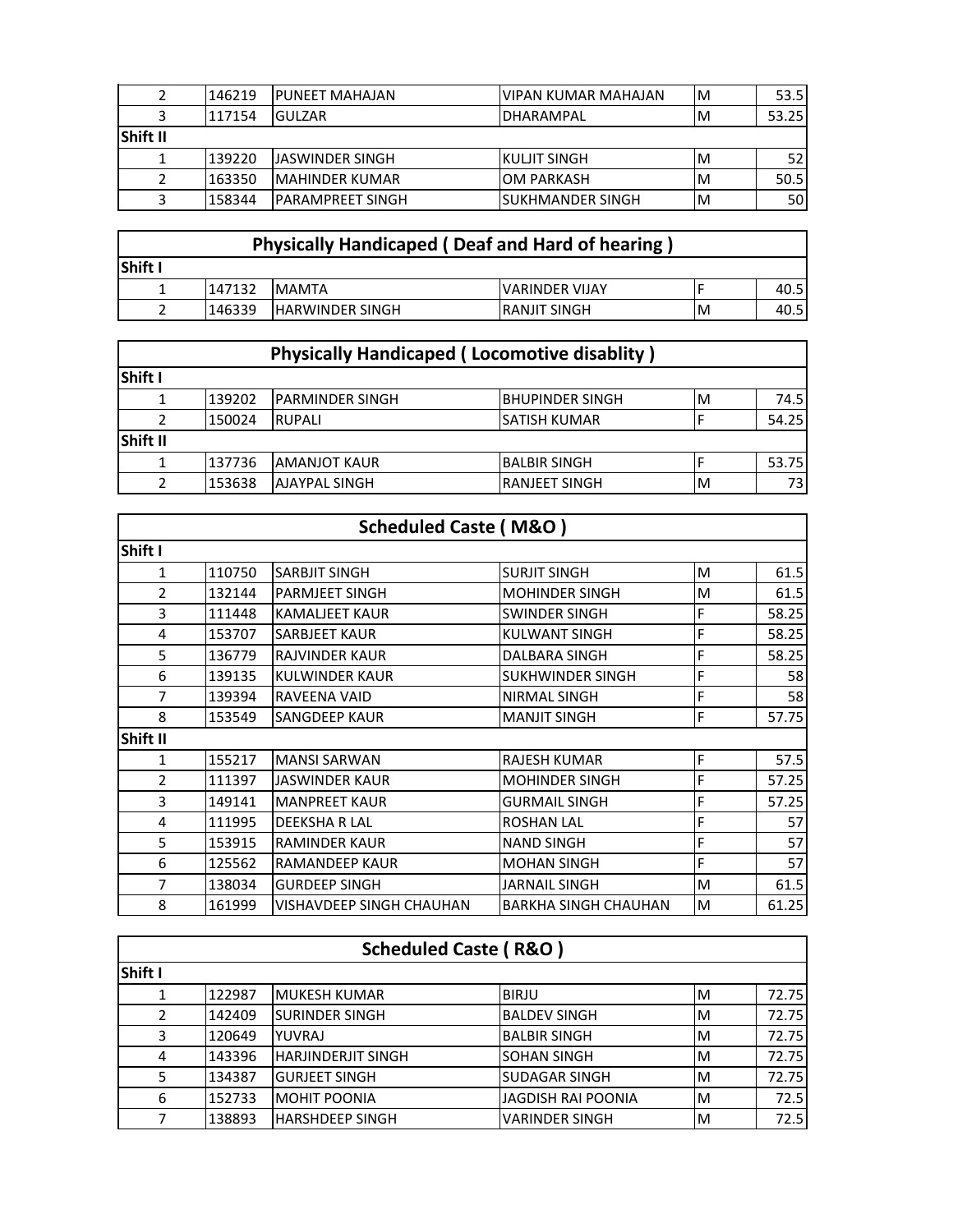| 8        | 110119 | INAMRATA KAUR         | JAMNA DASS GURU           |   | 68.75 |
|----------|--------|-----------------------|---------------------------|---|-------|
| Shift II |        |                       |                           |   |       |
|          | 110427 | <b>GAGANDEEP KAUR</b> | <b>BALWINDER SINGH</b>    |   | 68.75 |
| 2        | 128939 | <b>SATVIR SINGH</b>   | <b>DILBAG SINGH</b>       | M | 72.5  |
| 3        | 136479 | <b>GURPREET SINGH</b> | <b>MADAN LAL</b>          | M | 72.5  |
| 4        | 152083 | YADWINDER SINGH       | <b>KAUR SINGH</b>         | M | 72.25 |
| 5        | 152788 | <b>RAVI KUMAR</b>     | PREM CHAND                | M | 72.25 |
| 6        | 123420 | <b>ROHIT SAPRA</b>    | <b>JOGINDER PAL SINGH</b> | M | 72.25 |
|          | 121585 | <b>SAURABH KUMAR</b>  | <b>HARI SHANKAR</b>       | M | 72.25 |
| 8        | 124064 | <b>AJAY KUMAR</b>     | <b>MADAN LAL</b>          | M | 72.25 |

## **List of Candidates (Ex- Servicemen)**

| <b>Ex Servicemen (General)</b> |               |                            |                          |               |             |              |
|--------------------------------|---------------|----------------------------|--------------------------|---------------|-------------|--------------|
|                                | Roll          |                            |                          |               |             |              |
| Sr. No                         | <b>Number</b> | <b>NAME</b>                | <b>Father Name</b>       | Gender        | <b>Type</b> | <b>Marks</b> |
| Shift I                        |               |                            |                          |               |             |              |
| 1                              | 110636        | <b>HARJIT SINGH</b>        | <b>MAKHAN SINGH</b>      | M             | Self        | 55           |
| 2                              | 141089        | <b>HARPREET SINGH</b>      | <b>NAND SINGH</b>        | M             | Self        | 54.75        |
| 3                              | 117961        | <b>MUKESH SHARMA</b>       | <b>SUKHRAM SHARMA</b>    | M             | Self        | 54.5         |
| 4                              | 117585        | <b>SHAMSHER SINGH</b>      | <b>JASBIR SINGH</b>      | M             | Self        | 54.5         |
| 5                              | 123520        | <b>SANDEEP KATOCH</b>      | <b>PARDEEP SINGH</b>     | M             | Self        | 54.5         |
| 6                              | 123023        | <b>NAVEEN KUMAR PATYAL</b> | <b>SURINDER KUMAR</b>    | M             | Self        | 54.25        |
| 7                              | 135347        | AJIT SINGH GHUMAN          | <b>NIRANJAN SINGH</b>    | M             | Self        | 53.75        |
| 8                              | 150689        | <b>BHASKAR</b>             | <b>PARDEEP MITTAL</b>    | M             | Self        | 53.75        |
| 9                              | 152009        | <b>HARMANDER SINGH</b>     | <b>SARWAN SINGH</b>      | M             | Self        | 53.75        |
| 10                             | 116005        | <b>HARJINDER SINGH</b>     | <b>KASHMIR SINGH</b>     | M             | Self        | 53.5         |
| 11                             | 142589        | GURSANGAT SINGH            | <b>NACHHATER SINGH</b>   | M             | Self        | 53.5         |
| 12                             | 118353        | <b>HARWINDER SINGH</b>     | <b>DARSHAN SINGH</b>     | M             | Self        | 53.5         |
| 13                             | 152264        | <b>JAGMEET SINGH</b>       | <b>MOHINDER SINGH</b>    | M             | Self        | 53           |
| <b>Shift II</b>                |               |                            |                          |               |             |              |
| 1                              | 136867        | <b>SUKHVIR SINGH</b>       | <b>SOHAN SINGH</b>       | M             | Self        | 53           |
| $\overline{2}$                 | 149497        | <b>MANPREET SINGH</b>      | <b>GURTEJ SINGH</b>      | M             | Self        | 53           |
| 3                              | 116608        | SANJEEV KUMAR              | <b>SHIV KUMAR SHARMA</b> | M             | Self        | 52.75        |
| 4                              | 134755        | <b>PARMINDER SINGH</b>     | <b>JAGTAR SINGH</b>      | M             | Self        | 52.25        |
| 5                              | 116613        | <b>GURVINDER SINGH</b>     | <b>PRITAM SINGH</b>      | M             | Self        | 52.25        |
| 6                              | 122897        | <b>HARJINDER SINGH</b>     | <b>SURJIT SINGH</b>      | M             | Self        | 52.25        |
| 7                              | 122910        | SIMARNJEET SINGH           | <b>SUKHDEV SINGH</b>     | M             | Self        | 52.25        |
| 8                              | 114808        | <b>JASBIR SINGH</b>        | <b>KUNDAN SINGH</b>      | M             | Self        | 52           |
| 9                              | 151588        | RAGHUVEER SINGH            | <b>BALDEV SINGH</b>      | M             | Self        | 52           |
| 10                             | 151284        | <b>DALVINDER SINGH</b>     | <b>SARDARA SINGH</b>     | M             | Self        | 51.75        |
| 11                             | 148010        | <b>MANDEEP SINGH</b>       | <b>KULWANT SINGH</b>     | M             | Self        | 51.75        |
| 12                             | 110707        | <b>VISHAL KUMAR</b>        | <b>RAKESH KUMAR</b>      | M             | Self        | 51.75        |
| 13                             | 117591        | SHINDERPAL SINGH           | <b>KASHMIR SINGH</b>     | M             | Self        | 51.5         |
|                                |               |                            |                          |               |             |              |
|                                |               |                            | <b>Ex Serviceman(SC)</b> |               |             |              |
|                                | <b>Roll</b>   |                            |                          |               |             |              |
| Sr. No                         | <b>Number</b> | <b>INAME</b>               | <b>Father Name</b>       | Gender   Type |             | <b>Marks</b> |

1 |158411 |HANSPAL SINGH |KAUR SINGH |M |Self |43.5

**Shift I**

 $\overline{\phantom{a}}$